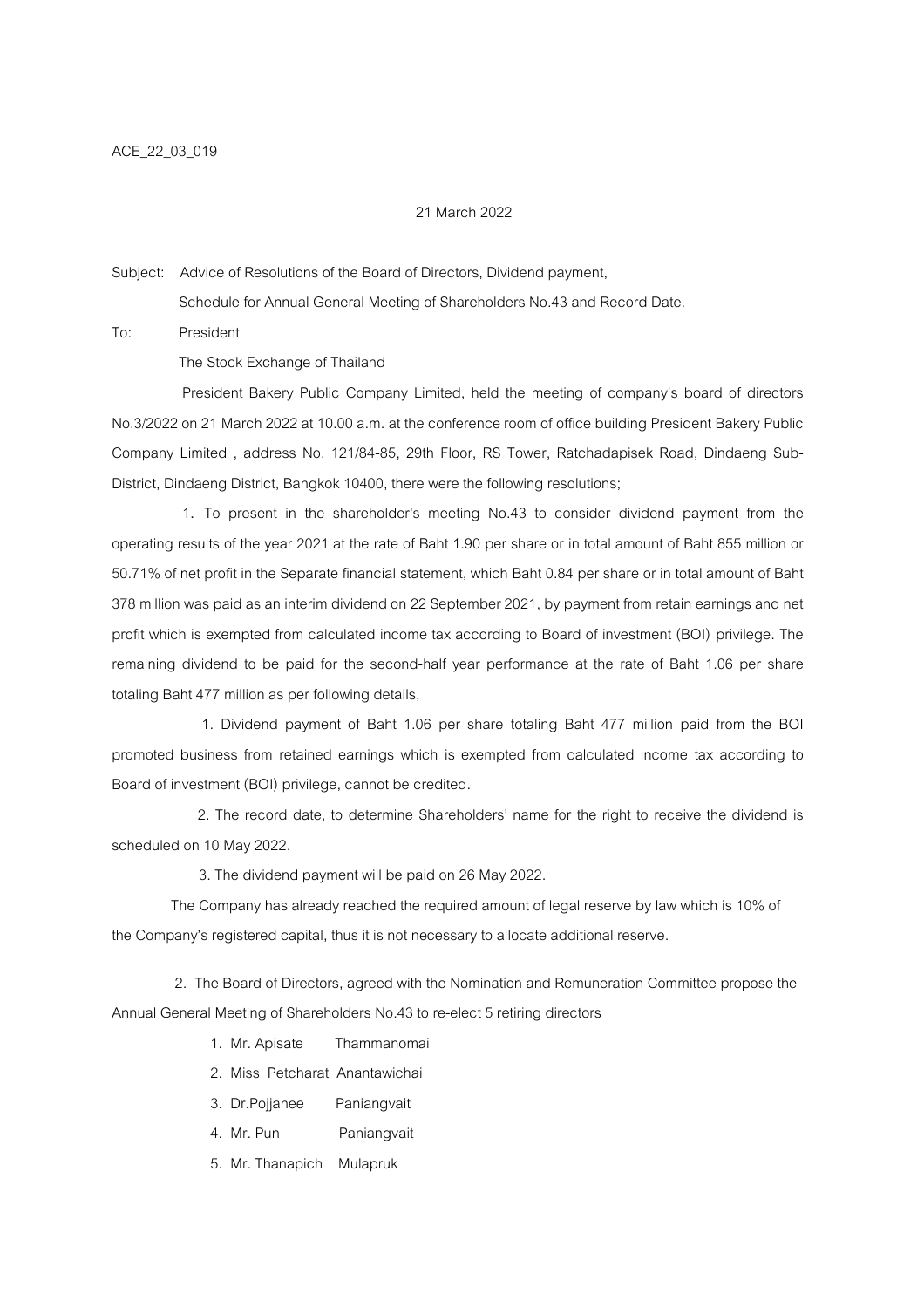3. Approved to propose the Annual General Meeting of shareholders No. 43, to consider and approve the remuneration of the Board of Directors for the year 2022, at the total amount not exceeding Baht 20,000,000 per year, but excluding compensation or other benefits which the directors receives in the capacity of employee or personnel of the company.

 4. To propose to the shareholders? meeting to appoint company auditors for year 2022, in accordance with the recommendation by The Audit Committee, as follows:

> 1. Miss Siriwan Nitdamrong, Certified Public Accountant, holding Licence No. 5906 (Has signed in Company Financial Statement since 2018 - 2021)

- 2. Mr. Wichart Lokatekrawee, Certified Public Accountant, holding Licence No. 4451 (Has signed in Company Financial Statement since 2010 - 2012)
- 3. Mrs. Sarinda Hirunprasertwut, Certified Public Accountant, holding Licence No. 4799 (Has been never signed in Company Financial Statement)

 Representing EY Office Limited. as the company?s auditors, by stipulating that any of the auditors audits and express opinions on the Company's financial statements.

 The auditing fee at the amount of Baht 1,130,000. The said amount is separated from the audit fee of Baht 92,500 per BOI-promoted projects

 5. To confirm the Company sets the Record Date on 4 April 2022 to define the shareholder who has the right to attend the Annual General Meeting of Shareholders No. 43.

 6. Approval of the agenda of the Annual General Meeting of Shareholders No. 43, April 28, 2022 at 9.30 a.m. at the Meeting Room 6th Floor , Bangchan Industrial Estate No.1 , Seri Thai Soi 87 , Seri Thai Road, Minburi , Bangkok 10510 as following agenda;

- 1. To consider to certify the minute of the Annual General Meeting of Shareholders No.42 on 19 April 2021.
- 2. To acknowledge the company's operating result of the year 2021.
- 3. To consider and approve the Company?s Financial Statement as of the year ended on 31 December 2021.
- 4. To consider to allocate the profit and approve the payment dividend for the year 2021.
- 5. To consider the election of directors retire by rotation.
- 6. To consider the determination of the director?s remuneration.
- 7. To consider the appointment of the auditor and determine the audit fee for the year 2022.
- 8. To consider to other matters ( if any )